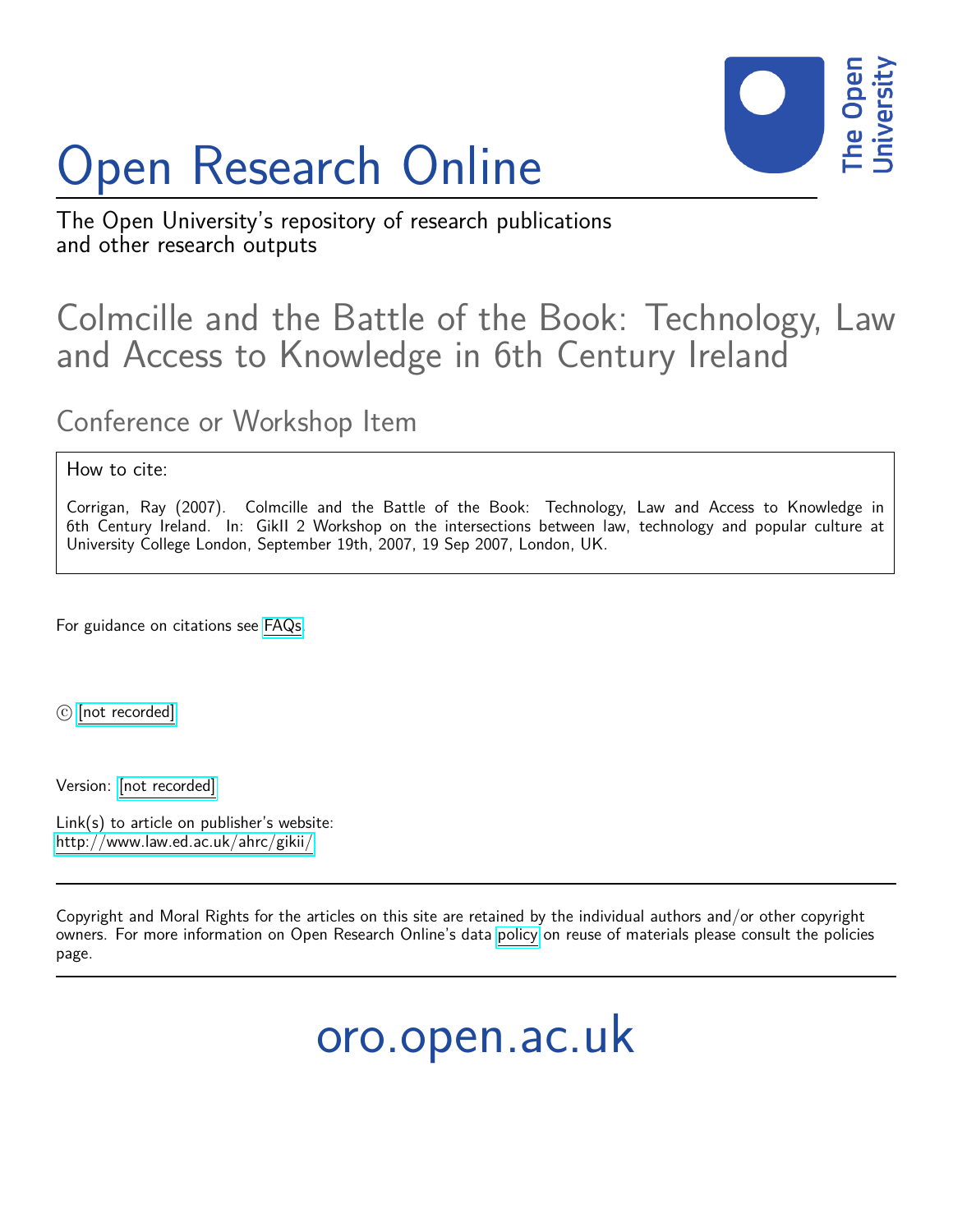#### **Colmcille and the Battle of the Book: Technology, Law and Access to Knowledge in 6th Century Ireland**

#### Abstract:

Many hundreds of years before the GPL was even a twinkle in Richard Stallman's eye, an Irish monk proved to be an unlikely champion of the geeky A2K notion of access to knowledge. The short version of the story of Colmcille and the battle of the book goes something like this - One monk copied another monk's manuscript. The second monk objected and they settled things the way they did in those days, with 3000 people getting killed in the resulting battle. The interesting thing from the A2K perspective is that there was an attempt, prior to the battle, to settle the dispute in the Irish High Court at the time; and remarkably, the arguments invoked in that hearing could have come straight out of one of the modern digital copyright disputes. Have attitudes to law and technology really changed a whole lot in 1400 years?

In Ireland in the mid-6th-century AD, power depended on connections and access to and control of information. It seems that there's not much new under the sun.

The warrior monk, Colmcille,  $\frac{1}{2}$  a powerful giant of a man, surveyed with grim satisfaction the devastating aftermath of battle, in the shadow of one of the Emerald Isle's most distinctive mountains, the flat topped Ben Bulbin. $<sup>2</sup>$  He had been</sup> vindicated, his honour and that of the church restored. Three thousand of the enemy forces lay dead around him and their king had fled the battlefield in disgrace, with his priests and druids. (Not one to burn any bridges of a supernatural kind, King Diarmaid maintained cordial relations with both Christianity and paganism but it hadn't helped him that day).

The big man counted amongst the victors' walking wounded, having received a gash in his side that would leave a scar for the rest of his life. His forces, according to legend, had suffered only one fatality<sup>3</sup> who had strayed over a magical protective line laid down by the Archangel Michael, the supernatural ally called into the fray by Colmcille.

The short story of Colmcille and the Battle of the Book<sup>4</sup> at Cooldrumman<sup>5</sup> goes something like this –

Colmcille<sup>6</sup> copied another monk's manuscript. The other monk, Finnian, objected and they settled things the way they did in those days. Full stop, as they say.

Nowadays people can get heavily fined or even jailed for copyright infringement<sup>7</sup> but it is not generally a capital offence. So how could a holy man, of all people, derive such a sense of righteousness and glory from the carnage of war, especially one apparently triggered by something as innocuous as the copying of a single manuscript?

It was a dark and stormy night<sup>8</sup> on Thursday, the 7th of December, 521AD. Bruite, an old man lying on his deathbed surrounded by his closest confidants, declared that a great churchman would be born on that wild night and breathed his last. Many miles away, Colmcille was born into the royal family of Tír Connell (modern day County Donegal) $^9$  in the northern part of Ireland.<sup>10</sup> Great-great grandson of the legendary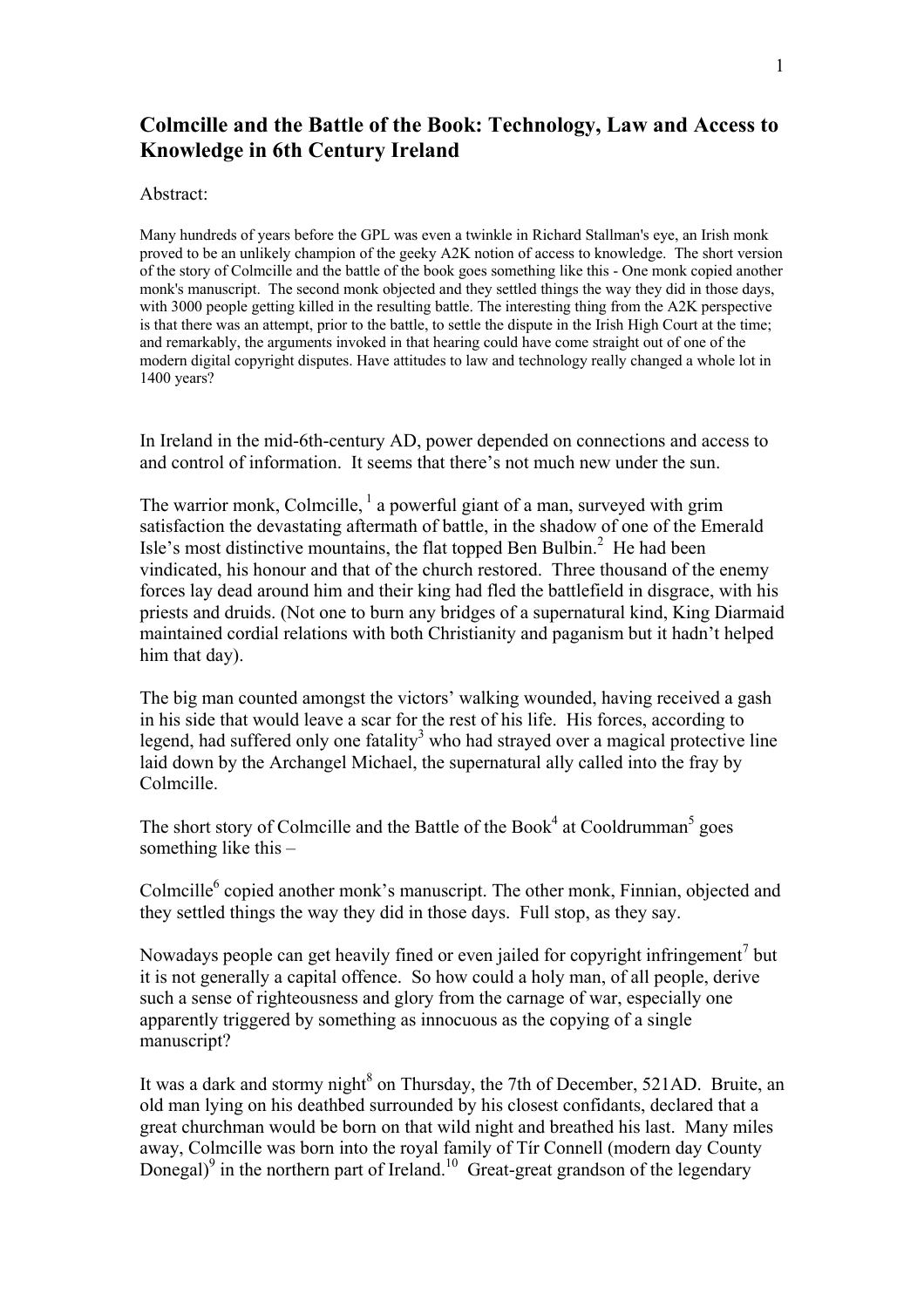Niall of the Nine Hostages,  $11$  he was preordained for great things. An angel allegedly appeared to his mother,  $Eithne<sub>12</sub>$ , when she was pregnant, to tell her the baby would grow into a hugely important church leader.13 The long dead St. Patrick, St. Brigid and the lesser known St. Mochta all predicted his birth.

The local, highly regarded, priest, Cruithnechan, christened him Colum,<sup>14</sup> meaning "dove" and also took the child under his wing to nurture and educate.

It was the custom at the time for the sons and daughters of great tribal chiefs to be fostered by or apprenticed to great bards,  $15$  warriors or churchmen. It was also a question of law, a law that gives a rough indication of how closely the church and the community were intertwined. Brehon<sup>16</sup> law dictated that the Christian church was entitled to lay claim to the first fruit of the harvest and the first born of every family "to render service," which ostensibly meant becoming a nun or a monk.

So the church relied on the people but the people also relied heavily on the church or paganism which was other dominant religion in Ireland at the time. The Celts were a fiery, passionate, fiercely loyal and deeply religious race, who placed a lot of faith in the protection, miracles, prophesies and curses of their churchmen (or druids). There wasn't much in the way of separation of church and state in those days.

The political landscape was in pretty much constant turmoil, with about 150 tuath (or warring tribes) vying for power, territory and revenge for some earlier wrongdoing perpetrated by their neighbouring foes. In the thick of these skirmishes, the factions did coalesce, occasionally, into loose transient alliances under the toughest leaders and there was a fierce rivalry for overall dominance of the land between the northern and southern branches of the strongest clan, the O'Neills. Colmcille's kinsfolk were the northern O'Neills.<sup>17</sup>

A larger than life, intellectually gifted, charismatic, fiery young redhead, Colmcille thoroughly immersed himself in the teachings of the church, ably cultivated<sup>18</sup> by his mentor, Cruithnechan, and another monk, Finnian, whose school he later attended at Molville in County Down. This was the same Finnian he was to fall out with, leading to such tragic consequences in later life.<sup>19</sup> Very early on in their relationship as student and teacher Colmcille and Finnian recognised each others' gifts and the level of mutual respect between the two was always very high. Much of the literature says Finnian delighted in the genius of his student. This respect, indeed, eventually led to the reconciliation of the two men in the wake of the battle and before Colmcille departed for Iona two years later. $^{20}$ 

Colmcille's sporting prowess and big, generous, open (if quick-tempered) nature earned him a lot of friends when he was growing up. He apparently had a booming, melodious voice and a very sharp sense of humour, which we can only guess led him into many mischievous escapades, perhaps unbecoming of one committed to church service? Or perhaps not. Being a devoted member of a church that was so integral to community life meant also being actively engaged in local society. He ran, chased, rode, hurled,<sup>21</sup> hunted, fished, sailed, and fought with great skill, energy and often savagery, as was fitting and expected of royalty.<sup>22</sup> He also delighted in Celtic culture and the natural environment and had a magical touch with plants and animals of all kinds.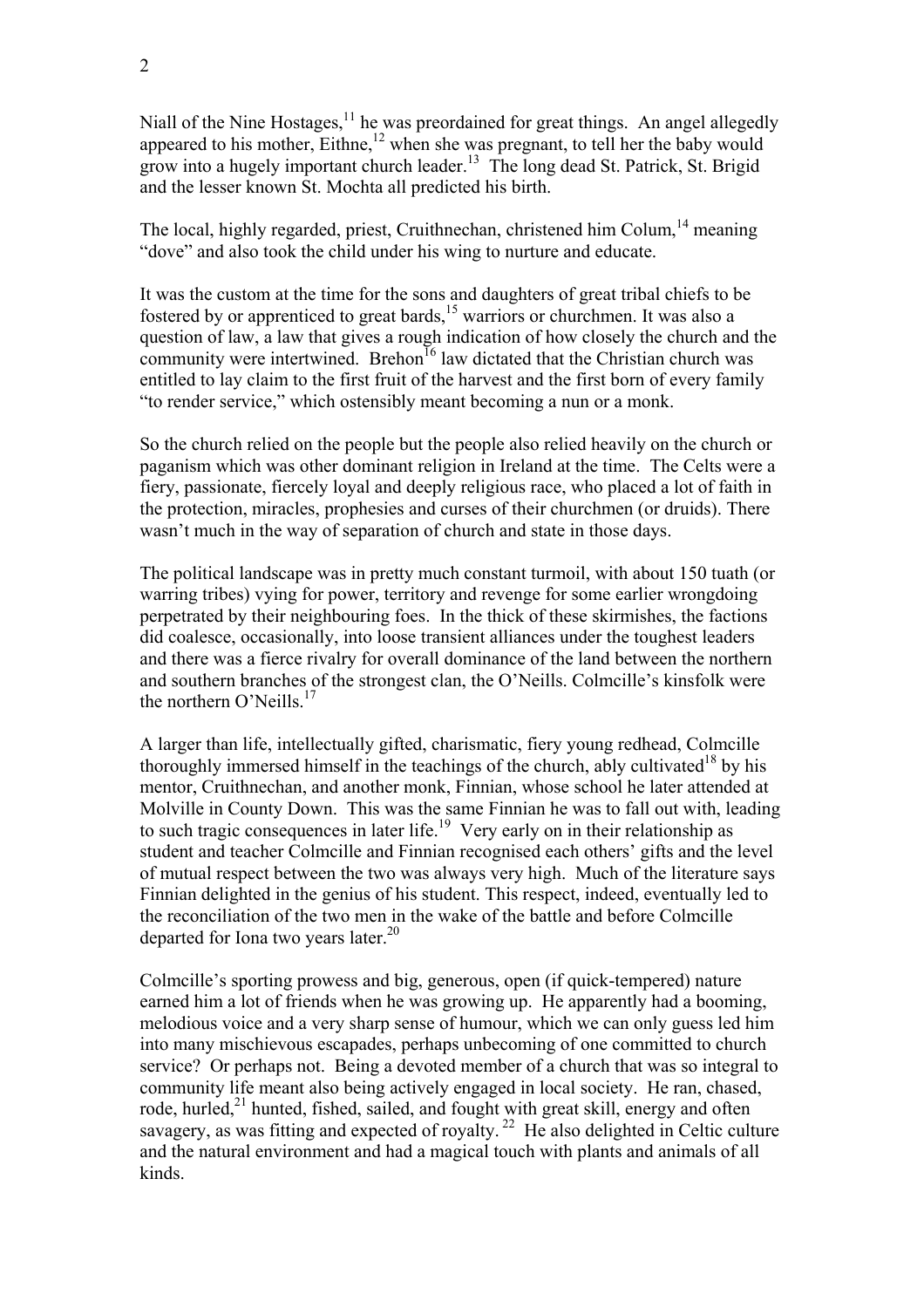He already had a growing reputation as a young boy by the time he left his local community and headed for Finnian's school at Moville. Some rumours suggested he had once raised his foster father, Cruithnechan, from the dead after the old man had fallen over and banged his head. Whilst it is possible the old priest did indeed have such an accident, rumours of his death were greatly exaggerated and Colmcille most likely did nothing more than apply some basic first aid and care. Amongst his many talents the boy was credited with being a gifted healer, a skill he nurtured, developed and applied throughout his life.

On his way to Moville he made friends with the people whose communities he passed through and often exchanged medical services and advice for food and shelter. On reaching Moville he was warmly greeted by Finnian, who had been led to have high expectations of the boy by his old friend Cruithnechan. The two shared a deep love of books and Finnian quickly came to regard the young Colmcille as his liveliest, most dedicated and most promising student. It was at Moville that Colmcille allegedly performed his first miracle, $23$  changing water into wine one day when Finnian discovered that there was no wine available for the celebration of the mass. It was also at Moville, following an incident where he had badly beaten an older and bigger boy who had been taunting him, that Colmcille came to realise how debilitating his uncontrolled anger could be. Afterwards he worked with Finnian, apparently very successfully, so Finnian thought, to master his temper.

A prolific scribe, Colmcille was made a deacon<sup>24</sup> before the age of twenty. He then spent some time with a Christian bard called Gemman. Over the next couple of years, he received an unparalleled education in Celtic folklore, politics and human nature, though the young deacon was already a shrewd student of all of these. Gemman taught him that learned men often lost touch with ordinary people because of their disconnected academic way of communicating. He needed to stay immersed in communities, their folklore and their lives. The idealistic, ambitious student, full of his own destiny and keen to spread his influence far and wide, learned the psychology of trading and negotiating and the mechanics of power dynamics and integrated these lessons into his own ongoing observations of the world around him. He already knew of the power of the bards to make or break public figures. The importance of perceived status to the influence of each tribal chief cannot be overstated. And it was the bards that created and spread tales, myths and legends about the strength and great deeds of kings. If anything the bards and poets had even more influence than modern media magnates and Colmcille was determined that he should thoroughly understand and develop those powers of influence himself.

During his time with Gemman an incident occurred which led to his fame spreading farther and wider. When the two men were out and about one day, they suddenly heard the screams of a young girl and saw her running in their direction being pursued by an armed thug, who was yelling angrily. She reached Gemman and Colmcille who threw their cloaks around her to protect her. Her persecutor, however, ran right up to them and thrust his spear through the cloaks and the young lady's heart, killing her instantly. He then proceeded to walk calmly away. Gemman, distraught, cried out "What are we to do about such a terrible crime?" Colmcille, enraged at the death of an innocent, however, cursed her murderer, saying that he would go to hell at the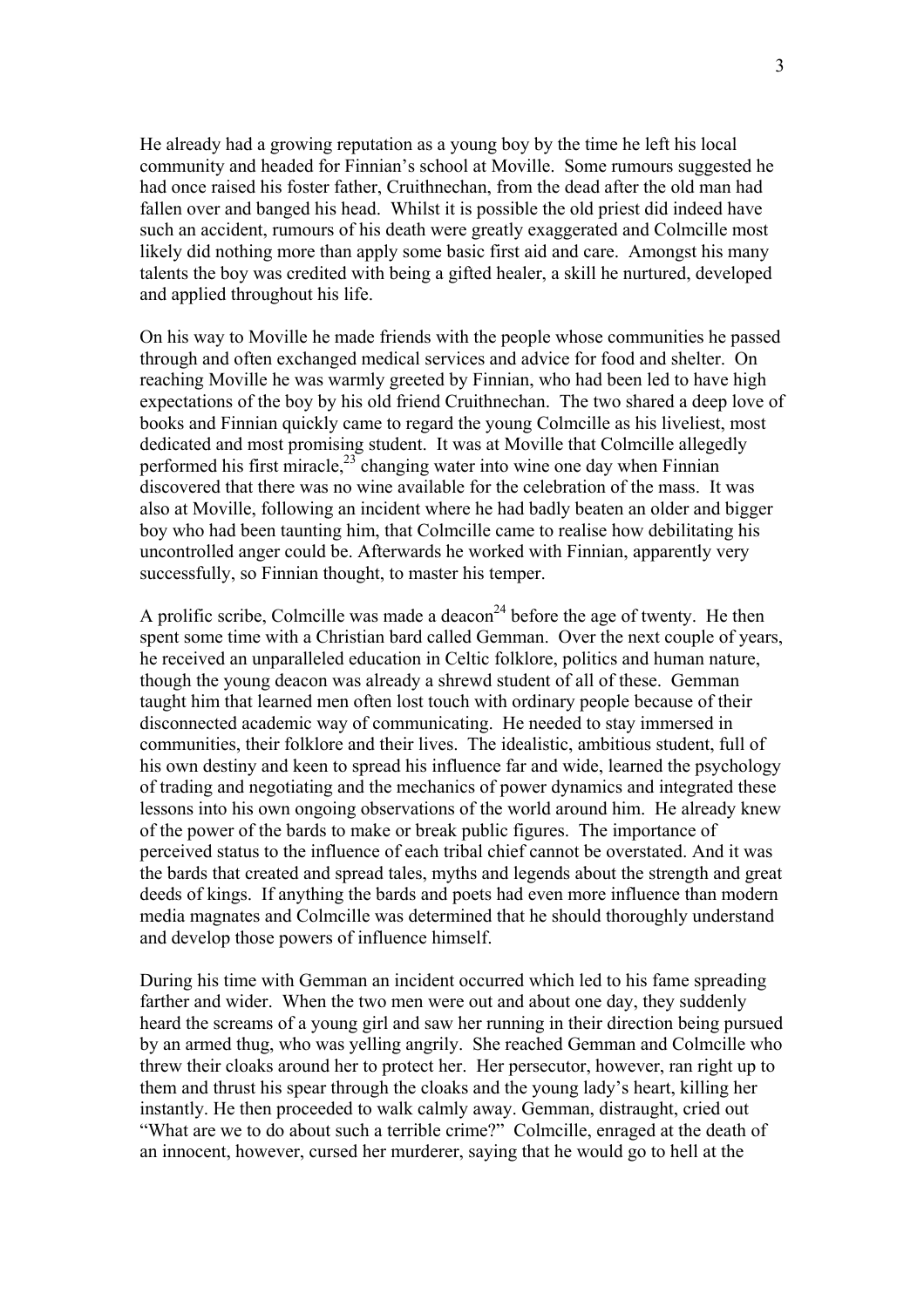same time as the young girl's soul reached the pearly gates of heaven. Instantly, the man dropped dead on the spot and the demons descended to collect his damned soul.

Unlikely though it is that the story played out in exactly that way, it's important to remember the absolute faith Colmcille's people had in the power of curses and prophesies. So it is not surprising that this was the story that got circulated, fuelled, no doubt, by a propaganda-literate ambitious young monk. As to how the murderer actually died, there's a fair chance it was at the hands of the furious Celtic warrior in Colmcille, the one who was never reluctant to dish out summary vengeance with the appropriate curse thrown in for good measure. It's hard to believe that a young man who had reputedly beaten opponents to within an inch of their lives when his temper took hold, would have been able to control the sheer physical rage that would have gripped him upon witnessing such a vicious murder.

The scene and its aftermath tell us a fair bit about the man. His legendary self discipline was overridden frequently by his fiery temper, especially in the early years. He also had a cruel streak and he remained a fighter as well as a churchman throughout his days. He loved people and felt deeply any injustices suffered by ordinary people. He was not averse, however, to turning those injustices to his own advantage and did so skilfully on many occasions.<sup>25</sup>

Colmcille later studied for the priesthood at Clonnard in County Meath, recognised as the leading centre of Christian learning outside of Rome, with  $3000$  students<sup>26</sup> from all over Europe

At the age of 25, a newly ordained priest, he began travelling round the country on a missionary quest, eventually setting up  $36$  monasteries<sup>27</sup> in the space of 15 years. Colmcille was a shrewd politician, a hard nosed negotiator and a gifted administrator, without being blindly devoted to arbitrary rules.

Trailing around the country reconnoitring the latest prevailing political landscape and badgering local kings for land to build the monasteries involved significant personal risks to him and his followers. Not all of these kings were Christians, neither were they prepared to hand over hard earned territory willingly to some missionary who just happened to ask for it, especially one widely known to be a prominent member of an increasingly ambitious northern O'Neill clan. That, along with his ever growing power and reputation within a growing church, itself engaged in a struggle for dominance over hearts, minds and souls with paganism, was more than enough to get somebody killed.

Colmcille threw himself into these labours with a zeal few ordinary mortals could match and amongst the tasks he attacked most passionately was the transcribing of biblical manuscripts. A devoted scribe himself, he recognised the shortage of books as one of the critical paths restricting the growth of the scholarship of the church, as well as of his own band of followers. Wherever and whenever he could get access to the materials he would copy and encourage his monks to copy, study and disperse the copies of books to spread the teachings of the church. He was one of the earliest in the tradition of Irish monks committed to such a philosophy, credited with saving the church's literary treasures during Europe's Dark Ages,  $28$  when book burning was a common practice amongst religious zealots.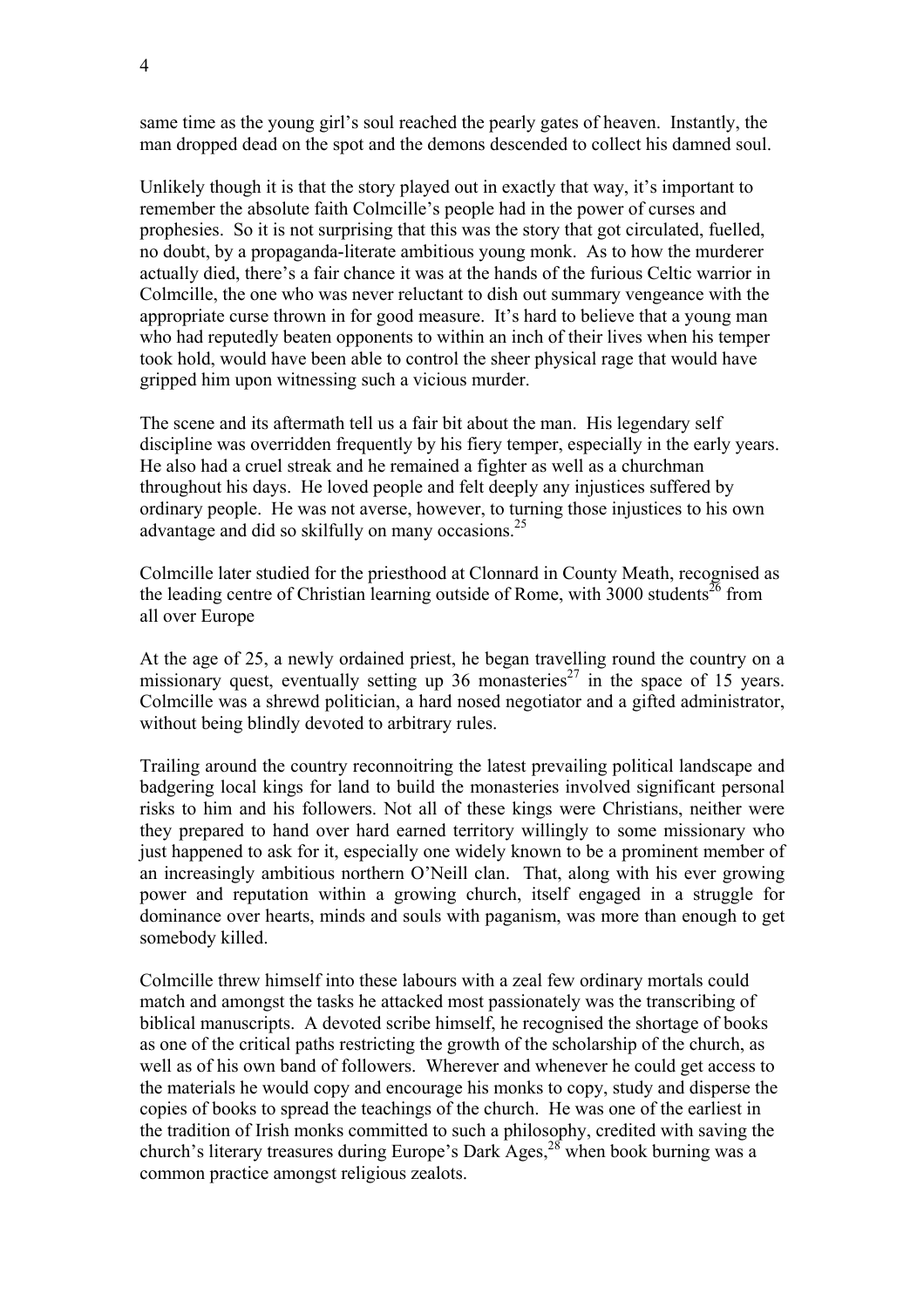It was probably during this time that Finnian of Moville brought home a copy of the "Vulgate," after a visit to Rome. The Vulgate was the definitive Latin translation of the bible done by St. Jerome about 100 years earlier. This was the first copy of the book to reach Ireland and generated some considerable excitement throughout the land. Not surprisingly the news of the Vulgate reached Colmcille who decided to visit his old teacher in the mid  $550s AD<sup>29</sup>$  in order to see it. Finnian, delighted to see him, willingly showed him the book, though he was generally very protective of it.<sup>30</sup> Given that by then he had probably had many visitors intent on getting a glimpse of this treasure it would have been natural for Finnian to be careful about the degree of access he allowed to the manuscript.

Whatever the circumstances of Colmcille's initial encounter with the book and any conditions Finnian might have placed on his handling of it, $31$  it's fairly clear that Colmcille decided to make a copy surreptitiously by night. Finnian apparently discovered what he was up to when one of his novice monks noticed a mysterious light emanating from the church where the Vulgate was kept one night and peeped through an opening in the door. He was astonished to see the big man furiously copying with one hand, whilst a magical light flowing from the tips of the fingers of his other hand illuminated his labours.<sup>32</sup> Finnian felt angry that someone he trusted so implicitly could have done such a thing behind his back and asked that Colmcille give him the copy he had made when it was finished. Colmcille was not impressed at his mentor's attitude. He was also enraged that an old man should presume to act as such a reluctant gatekeeper to a book, the sharing of which was crucially important to the future of the church in Ireland. Finnian suggested they resolve the issue by referring it for arbitration to the Diarmaid, the High King of Ireland and his court at Tara. Colmcille readily agreed, feeling he couldn't lose both because he was in the right (acting for the greater good of the church) and because he felt the king was an ally, who had supported his foundation of a monastery at Kells and who also happened to be related to him  $33$ 

And so the drama moved to Tara.

Finnian claimed ownership of the copy of the book based on what he believed to be legal precedent and on the moral grounds that a visitor and a friend, to whom he had extended an open welcome and hospitality, had betrayed him by secretly copying his property. He was also concerned that, if the book was to be copied and widely distributed, this had to be done carefully and though appropriate channels and procedures. He was concerned to maintain the integrity of the manuscript and ensure there were no errors introduced through hasty copying processes, the like of which Colmcille had secretly engaged in. Colmcille, by that time, had something of a manuscript production line operating at his monastery at Durrow, a group of monks transcribing manuscripts in order that these might be made widely available. It's interesting to speculate on what Finnian's views would have been about this activity and the quality of the work thus produced. Perhaps he felt any copying of his precious copy of the Vulgate should be done at Durrow? On the other hand, if his perception was that even a small fraction of the work there was sub standard, he would have felt completely justified in demanding that any copying of the manuscript could only be done under his personal supervision.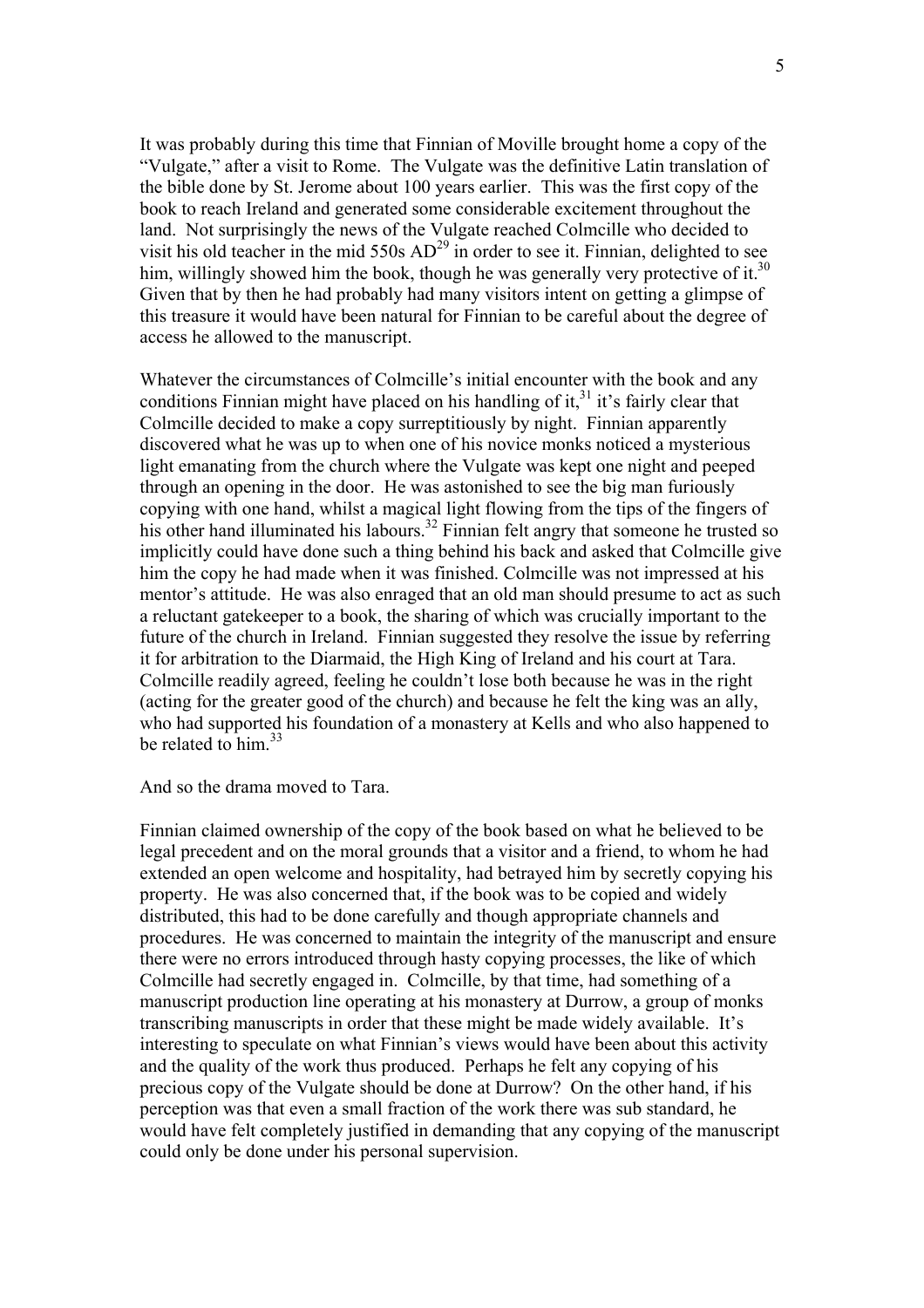Colmcille, by now used to being revered in public circles, must have been disturbed to have his pristine reputation attacked in public at Tara. After a hearing which reportedly went on all through the night and where many questioned Colmcille's integrity, $34$  it became clear that there was and undercurrent to the proceedings that went way beyond a dispute over a book. Part of it was to do with the perception amongst some that the monk had got too big for his boots and needed to be taken down a peg or two. This jealously would have been politically motivated and could have counted on factions within the Christian church, the pagans and the political establishment who saw him as a powerful agent of change in society. Superimpose on this the increasing tensions between the church and paganism, the church's increasing intolerance of Diarmaid's accommodation of the pagans (who they perceived as a major obstacle in the path to true salvation) and the political battle lines between the most powerful tribes in the land, and this arbitration hearing takes on a much wider significance. It is astonishing that such a normally astute political operator as Colmcille could have walked so openly and blindly into this mess but we can only speculate that perhaps he had an over-developed sense of belief and confidence in his own destiny. In any case, as the dawn broke Colmcille made his closing address to the court:

"My friend's claim seeks to apply a worn out law to a new reality. Books are different to other chattels (possessions) and the law should recognise this. Learned men like us, who have received a new heritage of knowledge through books, have an obligation to spread that knowledge, by copying and distributing those books far and wide. I haven't used up Finnian's book by copying it. He still has the original and that original is none the worse for my having copied it. Nor has it decreased in value because I made a transcript of it. The knowledge in books should be available to anybody who wants to read them and has the skills or is worthy to do so; and it is wrong to hide such knowledge away or to attempt to extinguish the divine things that books contain. It is wrong to attempt to prevent me or anyone else from copying it or reading it or making multiple copies to disperse throughout the land. In conclusion I submit that it was permissible for me to copy the book because, although I benefited from the hard work involved in the transcription, I gained no worldly profit from the process, I acted for the good of society in general and neither Finnian nor his book were harmed."<sup>35</sup>

When he had finished, King Diarmaid, on the advice of his Supreme Court counsellor Bec MacDe.<sup>36</sup> ruled:

"I don't know where you get your fancy new ideas about people's property. Wise men have always described the copy of a book as a child-book. This implies that someone who owns the parent-book also owns the child-book. To every cow its calf, to every book its child-book. The child-book belongs to Finnian."<sup>37</sup>

Now nobody rose to the prominence of a high king's counsellor without significant political skills and MacDe would have had his own agenda in considering how to advise Diarmaid. As a druid this included the welfare of the pagan religion and concerns at the success of missionaries like Colmcille in spreading the Christian faith. He was well acquainted with the big monk and can scarcely have believed his good fortune in having this opportunity to taint the reputation of the high profile evangelist. In addition he was simultaneously able to inhibit the distribution of copies of a book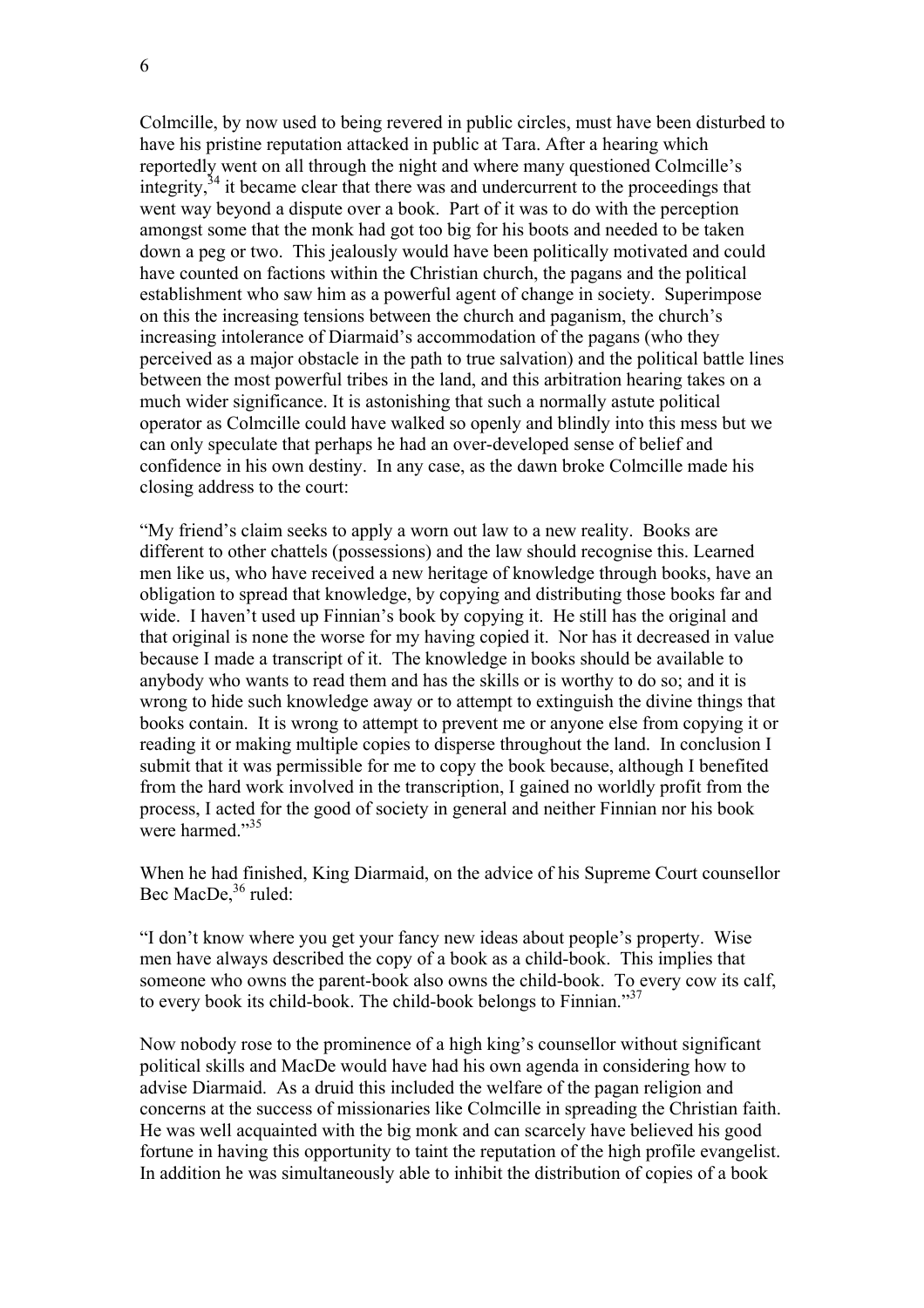which he understood to be the purist form of the Christian doctrine available in the country.

The ruling arguably triggered a series of events that led to the slaughter of the three thousand at Cooldrummon. Its echoes and that of Colmcille's advocacy have reverberated through the fourteen centuries since then, most notably in the words of Thomas Babbington Macaulay<sup>38</sup> in House of Commons debates on extending the term of copyright and Thomas Jefferson regarding a patent dispute in 1813.39 "Property" remains the dominant metaphor in modern day legal disputes over digital technologies.

These decisions, whether they involve  $6<sup>th</sup>$  century manuscripts, modern day identity cards or electronic music gadgets, are rarely as simple as a first look might make them appear. The technologies and their surrounding political, social, economic contexts constitute complex systems and will display all the characteristics of such systems, including chaos<sup> $40$ </sup> and emergence.<sup>41</sup>

It is also invariably the case with complex systems that any effect tends to have multiple causes and it is a non trivial task to track the cause-effect lineage.

Getting back to the court of king Diarmaid, in the immediate aftermath of the ruling, Colmcille was a man in shock. So convinced was he of the righteousness of his cause that he had never even considered he might lose the case. Furious that his integrity had not only been publicly questioned but now, in the decision, found wanting and also that these important scriptures were to be locked away from a church in desperate need of them, he would have been further infuriated by mutterings and applause round the hall, praising Diarmaid's wisdom and condemning Colmcille. In an uncontrolled rage, he cursed Diarmaid, turned his back on the king and left.

At the time, it was the custom every three years or so for Diarmaid to host a festival of games, ritual and lawmaking at Tara, which also celebrated the king himself. The year of the arbitration hearing turned out to be the last year it was a heavily pagan festival, as Diarmaid's precipitated defeat at Cooldrummon proved to be the beginning of his demise and also of the waning of the influence of the druids with the high kings of Ireland.

Diarmaid, as part of a dispute with another tribe, was holding Curnan, the son the king of Connaught,42 hostage. Diarmaid prided himself with treating his hostages with great hospitality but he, like Colmcille, also had a dangerous temper. During the festivities, Curnan was permitted to take part in the games but sadly a fight broke out during a hurling match<sup>43</sup> that led to Curnan killing another boy, when he struck him with his hurley stick. The dead boy was the son of Diarmaid's chief steward, who would have been distraught. Curnan, terrified that Diarmaid might execute him at the grieving steward's request, fled to Colmcille and sought his protection. The big man willingly granted him sanctuary. Diarmaid had other ideas. He had gambled on Colmcille accepting his decision over the book and believed that it would be taken with the good grace and generosity for which the big monk had become renowned. So he was surprised, outraged and terrified in the immediate aftermath that he should have been cursed by a power (the magical monk) over which he had no control. He also knew that Colmcille had powerful allies who were already looking for an excuse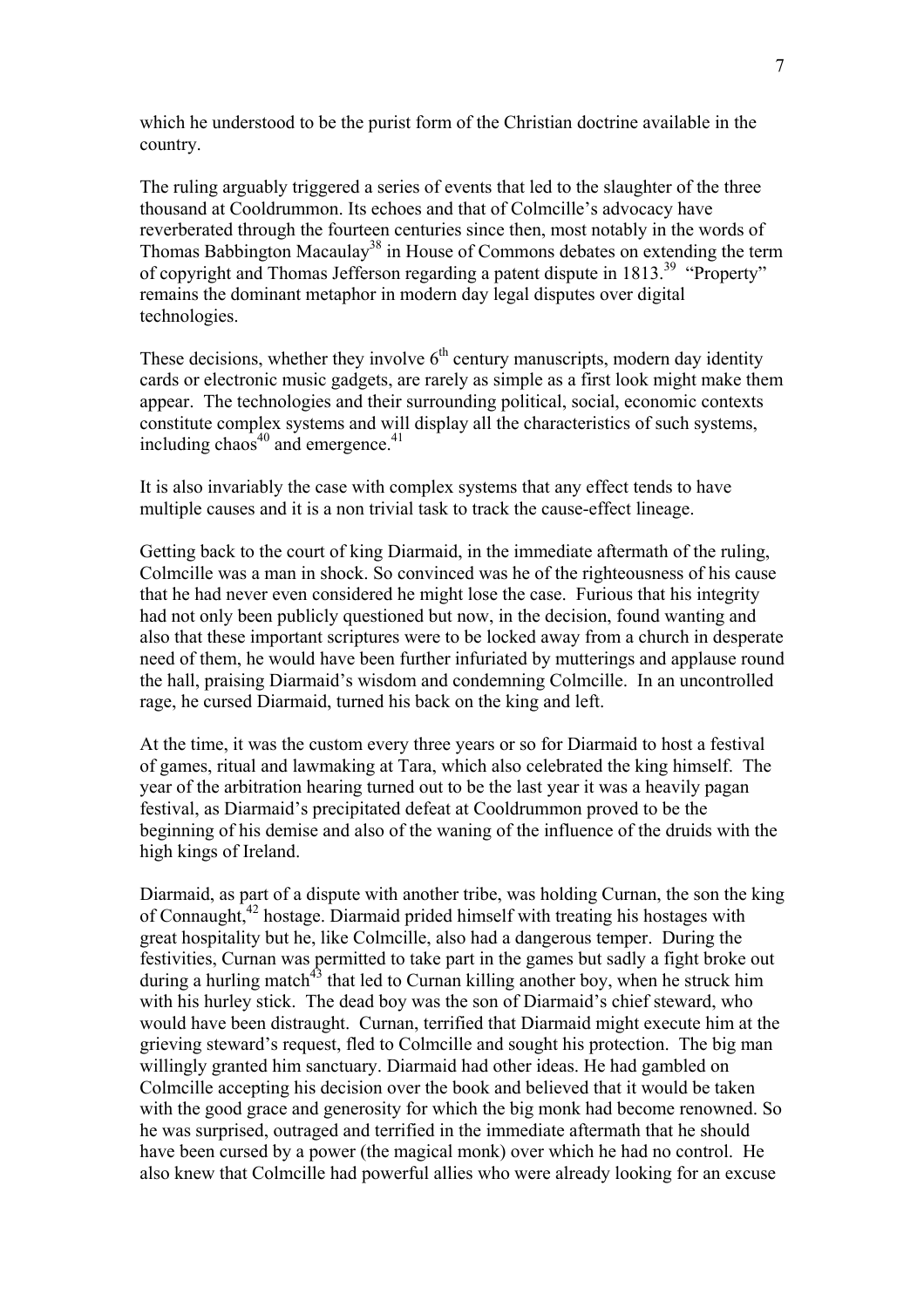to test their strength against him. So despite the custom that compensation rather than execution was the penalty for murder and the absolute inviolate nature of the sanctuary of the church, when he heard that Colmcille had sheltered the boy, he ordered them hunted down. Curnan was duly caught and summarily executed by Diarmaid's men. Colmcille was aware that this was not the first time that Diarmaid had violated the sanctuary of the church and at this point the vengeful warrior in him took hold. He made his way to his family, the Northern O'Neills, who were already considering that they had the strength to challenge the high king. They just needed an excuse. By the time he got home he had probably rationalised his rage and considered that his cause – the defence and greater glory of the church as well as revenge for the injustice he had suffered – justified the battle he intended to catalyse.<sup>44</sup> He also roused the Connaught men whose prince had been so brutally slain and these armies together met Diarmaid's forces at Cooldrummon.

Let's just pause here and review the reasons for the battle. We started off with the simple tale that 3000 were killed over a book. Whereas that was certainly one of the key triggers, there were a variety of underlying causes for the battle:

- Colmcille's anger at Diarmaid's decision on the book:
- Colmcille's devotion to spread of learning and the growth of the church through the copying and making available of the holy scriptures as widely as possible was undermined at a stroke
- Colmcille's anger at violation of his and the church's sanctuary for Curnan (remember church sanctuary was absolutely sacred and it was not the first time Diarmaid had crossed the line on it);
- Increasing tensions between Diarmaid and northern O'Neills, Colmcille's clan;
- The battle for religious dominance between Christianity and paganism Colmcille and the majority of his brotherhood were insulted at the open and possibly increasing support Diarmaid continued to display towards his druids and they found the pageantry and hedonism of the pagan festival offensive to the church and to their God.
- Colmcille's pride and reputation had taken a serious battering something he felt deeply. (It's possible this was the beginning of a midlife crisis which eventually contributed to his decision to emigrate to Iona). Used to being revered, Diarmaid's court had treated him as selfish and small minded.
- MacDe's Machiavellian political machinations on behalf of the druids.

Colmcille, though sorry so many men had to die for it, still felt after the battle that his cause had been just. We can only wonder, as he tended to the wounded and dying on the battlefield, though, whether he also felt guilt, at that stage, at being responsible for sending 3000 to early graves. At the time death in battle was considered honourable but Colmcille's conscience certainly gnawed at him later with the possibility that he has despatched many unprepared souls to the fires of hell. His conscience was apparently put to rest on that subject after the dream of a fellow monk in which an angel assured him that the 3000 had made it to heaven.

Whatever his state of mind after battle, his fellow leading churchmen felt his actions were unconscionable and convened a church synod at Teltown to discuss what to do about him. Before Colmcille arrived to defend himself the council declared his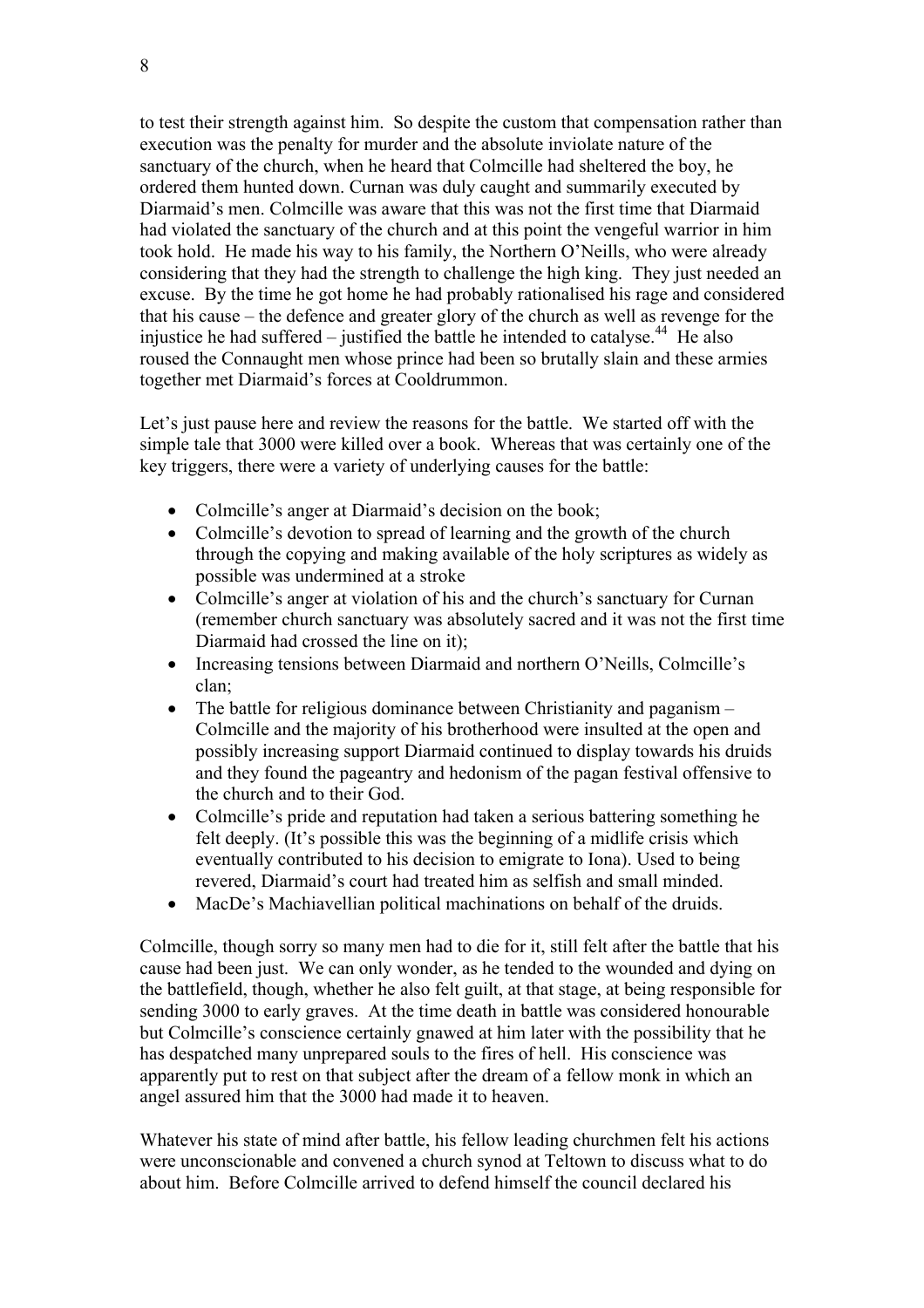behaviour unworthy of a man of God and apparently excommunicated him. The big man then arrived to justify his conduct and did so vigorously. Could these men not see that Diarmaid was influenced by pagans and their devils in coming to his unjust decision? Could they not see that he had only been acting in the interests of the church? The decision to excommunicate him was eventually overturned with the help of St Brendan, who declared that when Colmcille arrived he seen angels by his side and that if the council only knew what he (Brendan) knew about the big monk's importance to the future expansion of the church, they would be begging him to continue his missionary work.<sup>45</sup> The council did demand a penance – exile from Ireland and the winning of 3000 converted souls for the church.<sup>46</sup>

Colmcille went to Iona two years later but it's unlikely it was because of the demands of the church synod.47 It's not clear that he was penitent even in the wake of the synod, which he felt should have been more understanding. It does appear, however, that he may have encountered something of a midlife crisis at this stage and wandered aimlessly for a couple of years. Here he was at 40 years old, sanctioned by the church that he had devoted his life to, beginning to be torn about whether he had been right about the battle, still possibly concerned that some of the dead may have gone to hell and not sure what to do about the future. Filled with his own legend from the time he was born he had now suddenly come off the tracks and his confidence began to wane.

Although he had known their troubles, he then became acutely aware that a branch his family in Scotland were in crisis. Successful settlers they had been suffering heavy defeats at the hands of the pagan picts and were on the verge of being completely annihilated. The big monk now found himself a new mission – to become the saving grace of his family, the church in Scotland and the thousands of unenlightened souls amongst the Picts' tribes. So in 563, two years after the battle of the book, he set sail for Iona in Scotland, $48$  with twelve followers in tow, 42 years old and heading arguably for his greatest successes and the true fulfilment of his destiny. That next chapter of his life is a story for another day.

There are a number of things we can take from the story in the context of the deployment and regulation of communications technologies:

- The issues in the closing arguments in the case at Tara remain current fourteen hundred years later. Disputes over the nature of property in ideas and prevailing communications technologies echo though the ages
- It's only really the context that changes
- Decisions about access to knowledge in a huge variety of contexts are rarely as simple as a first glance might make them appear
- In considering what factors actually influence these decisions we need to be aware of
	- Social and cultural factors
	- Political environment including the agenda of the most powerful actors
	- The physical environment
	- Commercial forces in the modern context
	- The architecture of the technology e.g. the Internet makes copying and distribution easy compared to the tortuous process of transcribing that Colmcille and his peers had to go through. So the architecture can be a constraint or an enabler.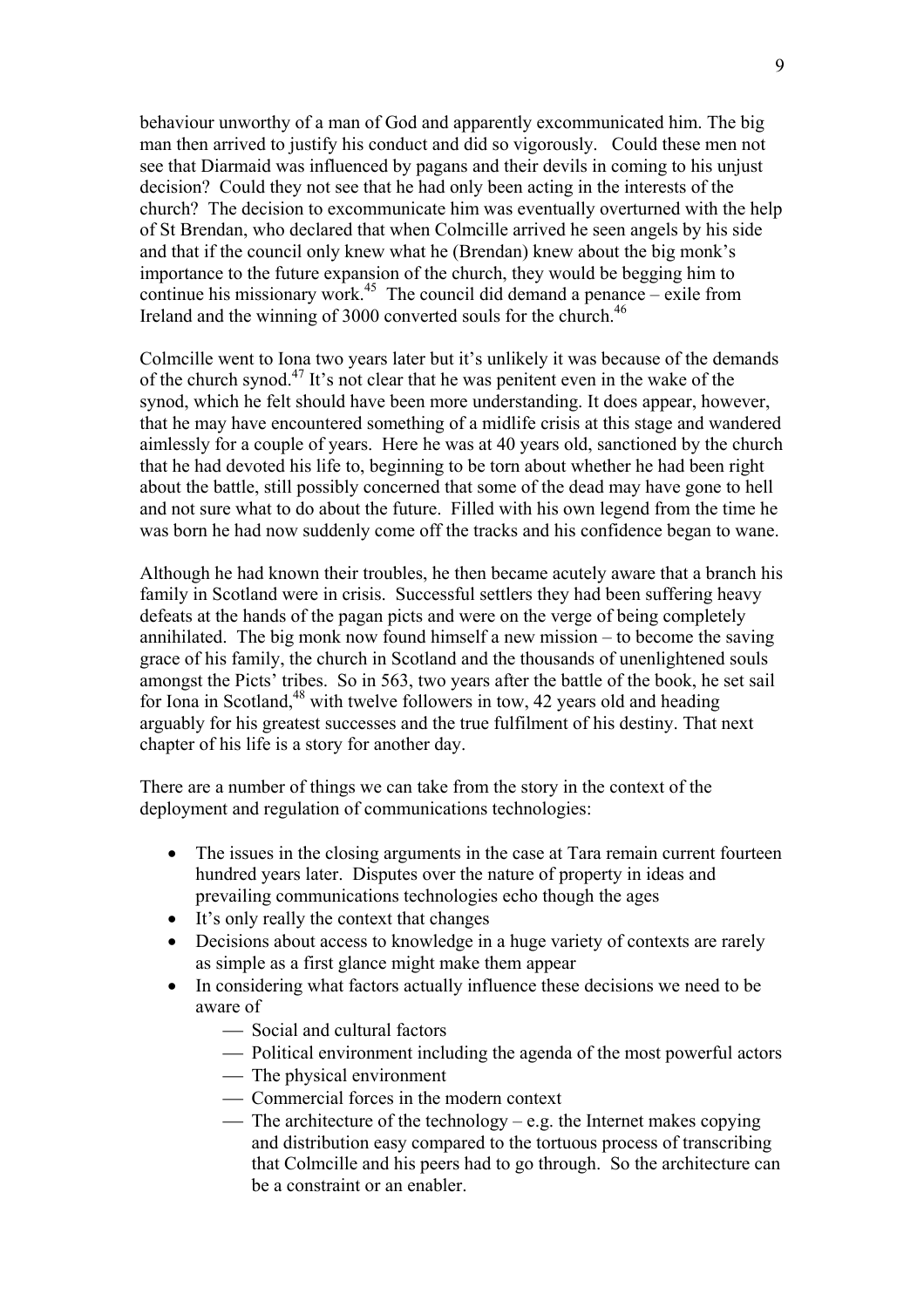<sup>5</sup> Also in the literature called Culdreimhne, Culdreimhe, Cul Dreimhne, Cul Dreimne, Cul Drevny, Cul Dremne, Culdreibhne

 $6660$  Google (http://www.google.co.uk) produces more than 90 000 links to web pages on Colmcille, at the time of writing (76 000 if you use the Col*u*mcille spelling). Using his given name, Columba, that goes up to over 2 600 000. He even now has an entry in the popular online encyclopaedia, Wikipedia, http://en.wikipedia.org/wiki/Columba.

 Colmcille did not infringe anyone's copyright in copying Finnian's book. The legal construct of copyright didn't exist yet. The first copyright act was arguably the UK's Statute of Anne in 1710 but copyright had existed as a monopoly and state (or crown) censorship device in that country and others for more than 150 years before that. The Statute of Anne descended directly from earlier laws such as the crown-granted printing privileges of 1557, the Star Chamber Decrees of 1586 and 1637 and the Licensing Act of 1662

<sup>8</sup> I've always wanted to start a story with those words.

<sup>9</sup> Bear with me whilst I do a brief run through the family connections. It can be somewhat tedious but is bordering on the compulsory for the Donegal Irish to know who is related to whom. I have early memories of summer holidays in my mother's home village of Milford in County Donegal (not too far from where Colmcille was born), and being castigated for not knowing some distant relative who called into my grandparents' house and who I'd never previously met. A Patsy or Mary or Barbara or Donal, of the Kellys or O'Donnells or O'Neills or McCaffertys. My mother, embarrassed at having been caught out for not drilling me thoroughly in the entire family lineage when I denied knowing this stranger, would respond with an "Of course you know Jimmy. He's a second cousin of Uncle Joe, you remember Uncle Joe and Auntie Eileen who lived next door to…" somebody else I'd never heard of.  $10$  Though Donegal is situated in the North western corner of Ireland and geographically contains the northernmost territory of the country, it is still part of the Republic of Ireland, rather than Northern Ireland which constitutes 6 northern counties that are politically part of the United Kingdom. Up until

1998, when they were amended through a referendum as part of the peace process, articles 2 and 3 of the Irish Constitution laid claim politically to the territory of Northern Ireland. The current text is available online at http://www.taoiseach.gov.ie/upload/static/256.pdf

 $11$  As well as establishing a major dynasty in Ireland, one branch or another of which would rule for centuries, Niall had a great deal of success raiding the British mainland in the 5<sup>th</sup> century and proved to be the scourge of Romans, Picts and Saxons. Colmcille's father, Fedhlimidh was the son of Fergus, who was the son of Conaill Gulban, Niall's eight son.

<sup>12</sup> Eithne was descended from the King of Leinster, one of the four main provinces of Ireland, so Colmcille had royalty on both sides of the family, and theoretically might one day have become High King of Ireland, if he had chosen the life of the military.

<sup>13</sup> This story is told in numerous accounts of Colmcille's life, most neatly in FA Forbes, *The life of St Columba* (*Lives of Saints for Children),* (James Brodie and Company). There is a vast amount of myth and legend surrounding our knowledge of the saint's life, as there is very little surviving *direct* evidence or records of his activities. The definitive account repeatedly referred to by scholars is

 $\overline{a}$ 

<sup>&</sup>lt;sup>1</sup> Pronounced Col-um-kill and sometimes spelt "Columcille" and also widely known as St Columba, he was a 6<sup>th</sup> century monk variously known as a legend, Ireland's greatest son, founder of Scotland and the Scottish church, a miracle worker and the holiest of holy saints.

<sup>&</sup>lt;sup>2</sup> In County Sligo in the West of Ireland.

 $3$  It is highly unlikely that the outcome of the battle was 3000 to 1 dead but this is the legend. We can't really be sure how many died on either side.

<sup>&</sup>lt;sup>4</sup> Colmcille was brought to the attention of the popularly labelled 'copyfighting' community on the Internet by Seán McGrath,

http://seanmcgrath.blogspot.com/2003\_03\_23\_seanmcgrath\_archive.html#200053874,

who wrote of a small story in Mary Mulville's *Ingenious Ireland: A County-By-County Exploration of the Mysteries and Marvels of the Ingenious Irish*, Simon & Schuster UK, 2003, referring to the monk's part in the Battle of the Book at Cooldrumman. To get at the detailed story, however, you can't beat a few days digging in a good library and the 189 tomes on the saint in Oxford's Bodleian library, or as my colleague, John Naughton would call them, vegetable dye squirted on wood pulp, supplied plenty of rich raw material.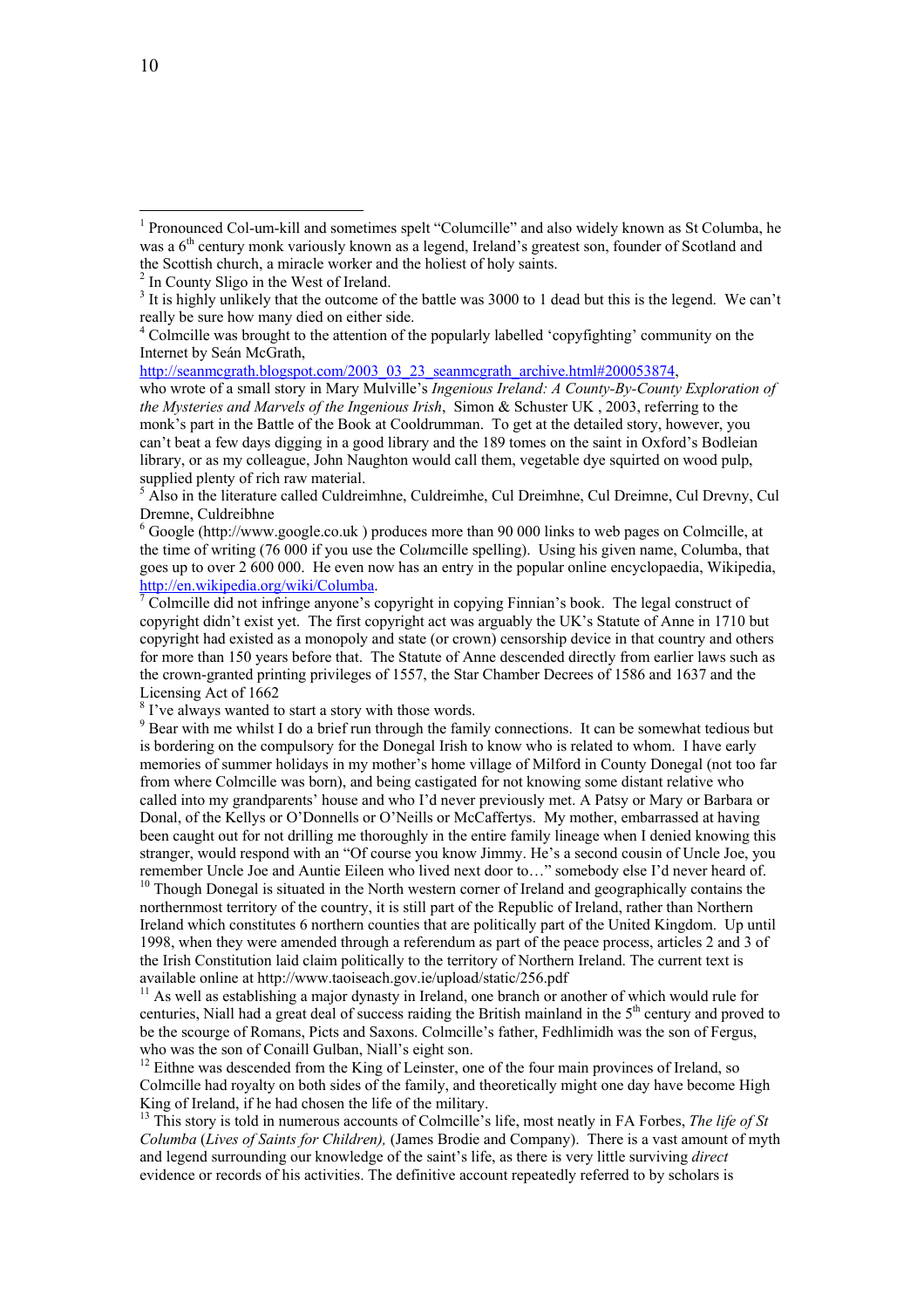Adomnán's biography, translated by various scholars, the versions I referred to being St.Adamnán, Alan Orr Anderson (Editor), Marjorie Ogilvie Anderson (Editor), *Adomnan's Life of Columba (Oxford Medieval Texts)*, (Clarendon Press, 1991) and Adomnán of Iona, Richard Sharpe (Translator) *Life of St Columba (Penguin Classics)*, (Penguin Books Ltd, 1995). Adomnán, born 27 years after the death of his hero, nevertheless came to Colmcille's monastery at Iona at a young age, so probably knew some of the Saint's contemporaries. Mediaeval biographers tended to idolatrize their subjects and it is no accident that a lot of the miracles associated with Colmcille are similar to those connected with Jesus Christ in the bible. (Adomnán would be more accurately described as a hagiographer, rather than a biographer and many of the stories are hagiolatry and folklore rather than historical accounts). He is alleged in various accounts, for example, to have raised people from the dead (including his foster father, Cruithnechan), turned water into wine and multiplied loaves and fishes. And when he was a baby Cruitnechan came home from church one night to find his house bathed in bright light, the source of which he found was a spectacular fireball hovering over Colmcille's cot. The more parallels the biographer could draw between Colmcille's life and that of the founder of the church, the more important they could make him out to be. Having said all that, however, it must be noted that the provenance of Adomnán's text is impressive. A manuscript at the Stadtbibliothek at Schaffhausen in Switzerland was transcribed by Dorbenne from Adomnán's original. Dorbenne succeeded Adomnán as Abbot of Iona 9 years after the latter's death. Dorbenne himself died within 5 months of ascending to that office. An earlier abbot, Cummene, who actually knew Colmcille, had also written a life of the saint and it is thought that Dorbenne added extracts from Cummene's Life of Columba in his transcription.

 $14$  Given the sparsity of primary sources on the saint, even his original name is the subject of some speculation. Lucy Menzies, *Saint Columba of Iona* (J.F.M. Books, 1992, originally published in 1920), Katharine Burton, *Saint Columba* and Rev N.D. Emerson, *Saint Columba and his mission,* say they also gave him a secular name, "Crimthann" (apparently meaning "wolf", though the Latin for wolf is lupin or lupinus and the Irish equivalent is faolchú), so that he'd have a suitable label if he grew up to be a warrior. Some accounts, such as *Martyrology of Oengus* compiled in the 9th century, suggest Crimthann was his given name and he chose Colum later as his monastic name. Colum or Columba was a common name in those days, so to distinguish him from ordinary Colums he became known in later days as Colum-cille (the "dove of the church"). Menzies and others, however, suggest Colmcille was a nickname he got as a child because he spent so much time in the church. Colmcille is the version I use mostly in the main text.

<sup>15</sup> Celtic poets or storytellers, considered members of high society.

<sup>16</sup> Brehons were the judges at the time.<br><sup>17</sup> Ian Bradley, *Columba: Pilgrim and Penitent*, (Wild Goose Publications, 1996)

<sup>18</sup> The people surrounding the young royal personage nurtured the boy's considerable talents and also encouraged him and others to believe in and live up to his own legend.

<sup>19</sup> There are some questions as to whether Colmcille's dispute over copying the manuscript was with St Finnian at Molville or St Finnian at Clonard, though it seems most likely it was the former.

20 Dr Hugh Jackson Lawlor, *The Cathach of Columba* (Proceedings of the Royal Irish Academy XXXIII, 1916), noted that Colmcille had a remarkable power to heal broken friendships and that it was just as well, given his quick temper and huge capacity for upsetting people. The "cathach" or battler is believed by some to be part of the very book which led to the battle of Cul Dreimhne. The remains of the catach reside in the Royal Irish Academy and have been dated by Carl Nordenfalk at 625. This is 28 years after the saint's death but given the potential margin of error associated which such dating, it is not entirely inconceivable that it might have been written by Colmcille.

<sup>21</sup> Hurling is an ancient Gaelic game, still played widely today not only in Ireland but all over the world amongst the Irish Diaspora. 15 players on each team carry wooden hurley sticks, roughly the length of a golf club but with a wider shaft, which they use to collect, carry and strike the sliotar (a small tough leathery ball, similar to a cricket or baseball ball). The object of the game is to score more points than the opposing team by putting the sliotar in their net (which earns three points) or over the opponents' bar, between the tall goalposts (which gives you one point). It is one of the fastest and most skilful field sports in the world, when played properly.<br><sup>22</sup> There are some stories to suggest he delighted in a good scrap, though occasionally lost control of his

temper to a degree which led him to seriously injure his opponent and on one occasion to bite his mother's hand. M.V. Woodgate, *St. Columba*, (St Paul Publications, 1969). It is possible he took part directly in some of the serious battles between tribes when he was a young lad, as it was the duty of a prince and a churchman to "smite any foe" that threatened but there are no records of this.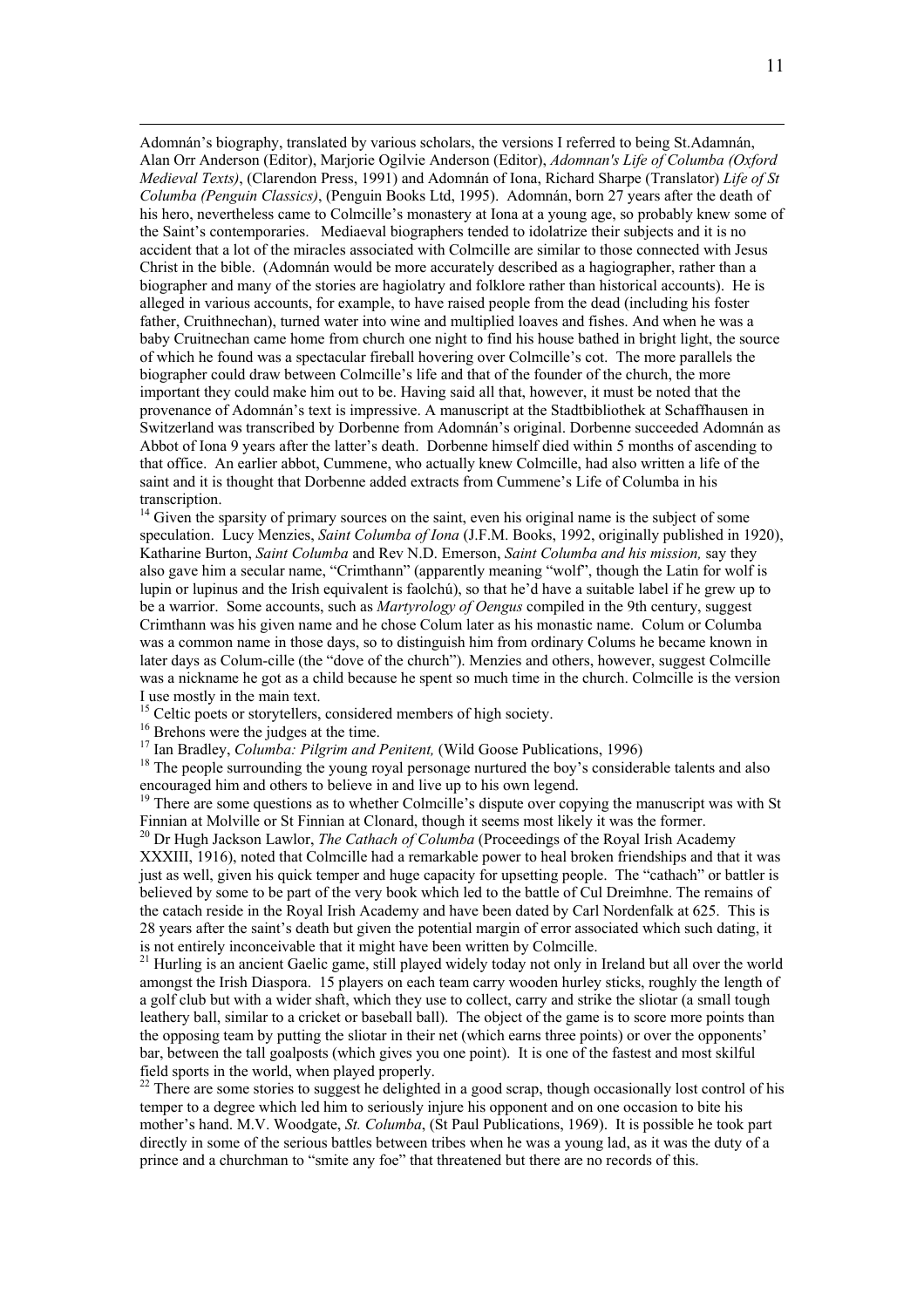<sup>23</sup> Adomnan claims that Colmcille performed this as his first miracle. Again it is no accident that this is the same first miracle said to have been performed by Jesus, at the wedding feast at Cana.

<sup>25</sup> Adomnán went to great pains to paint Colmcille as a simple and innocent man but he was neither of these. His expertise in the politics, culture and the public relations of the day make that abundantly clear.<br> $26$  There's that number 3000 again.

<sup>27</sup> Iona. *The Story of Saint Columba (Columcille)*, (M.H. Hill & Son Ltd., Dublin, 1928), p19 and Lucy Menzies, *Saint Columba of Iona* (J.F.M. Books, 1992, originally published in 1920). This included one at Kells on land donated by the High King, Diarmaid, who would later rule against him in the dispute over the book; and one at Durrow, which, next to Iona, was to become his most famous. In fact the monks at Durrow always considered their monastery to hold a higher standing in the church than Iona. Manus O'Donnell, *Betha Colaim Chille* (1532) (A. O'Kelleher, G. Schoepperle published an edited translation in Chicago in 1918, which the Dublin Institute for Advanced Studies published a version of in 1994) claims he set up as many as 300 churches during this time, though this account of the saint's life needs to be enjoyed purely as a fireside folk tale rather a factual account. Nearly every page tells of some spectacular triumph for Colmcille and anyone that provides him with any difficulties is painted in the darkest light.

28 http://en.wikipedia.org/wiki/Dark\_Ages

<sup>29</sup> It was probably in 557 but the precise date is unknown

<sup>30</sup> This meeting and circumstances surrounding Colmcille's subsequent copying of the manuscript are shrouded in myth and legend. Adomnán pays very little attention to the whole episode of the battle of the book, saying only that Colmcille got sanctioned by the church elders for some "trivial and pardonable offence" (presumably causing the battle) but later got pardoned when these same elders were shown the error of their ways. There is some dispute too as to whether Finnian had a complete copy of the Vulgate, or just the Psalter or Book of Psalms. The Cathach of Columba now resides in the Royal Irish Academy in Dublin and is thought by some to be the copy of the Psalter Colmcille made of Finnian's manuscript but tests have dated this script to the  $7<sup>th</sup>$  century. "This Catach was thought to have been carried into battle as a good luck charm by the O'Donnells, descendants of Colmcille's family.

<sup>31</sup> Colmcille may have asked straight out if he could copy it and got either a rejection or an "all in good time" response from Finnian; he may have known that his old mentor would reject such a request out of hand and not asked for permission at all; or he may just have decided that he should copy first and apologise afterwards, relying on the depth of their friendship for a guarantee of Finian's post copying forgiveness.

 $32$  Manus O'Donnell (1532) op. cit., just one of his many accounts of the miraculous prowess of his subject

 $33$  He understood very well the influence of nepotism.

<sup>34</sup> Colum, op. cit.

<sup>35</sup> Mine is something of a clumsy translation of the original argument recorded in Manus O'Donnell, Betha Colaim Chille (1532) and it relies heavily on versions in Manus O'Donnell, *Betha Colaim Chille* (1532) Edited and translated by A. O' Kelleher and G. Schoepperle as *Betha Colaim Chille/ Life of Columcille* (University of Illinois Press, 1918), p178-179, Lucy Menzies, *Saint Columba of Iona* (J.F.M. Books, 1992, originally published in 1920), p.25 and Padraic Colum, *The Legend of Saint Columba* (Sheed and Ward, London, 1936), p76-81, but it's meaning remains fairly clear. Colmcille was an accomplished and impressive public speaker, much more so than my efforts at getting his meaning across would make it appear.

O'Donnell's account:

Do inneis Finden a sceila art us don righ, ass ed adubhairt ris: "Do scrib C.C. mo leabhur gan fhis damh fen,"ar se, "aderim corub lim fen mac mo leabhur."

"Aderim-se," ar C.C., "nach mesde lebhur Findein ar scrib me ass, nach coir na neiche diadha do bi sa lebhur ud do muchadh no a bacudh dim fein no do duine eli a scribhadh no a leghadh no a siludh fan a cinedachaib; fos aderim ma do bi tarba dam-sa ina scribhadh, corb ail lium a chur a tarba do no poiplechaibh, gan dighbail Fhindein no a lebhair do techt ass, cor cedaigthe dam a scribudh."

Is ansin ruc Diarmaid an breth oirrdearc .i. "le gach boin a boinin" .i. laugh "le gach lebhur a leabrán."

<sup>24</sup> An assistant priest http://en.wikipedia.org/wiki/Deacon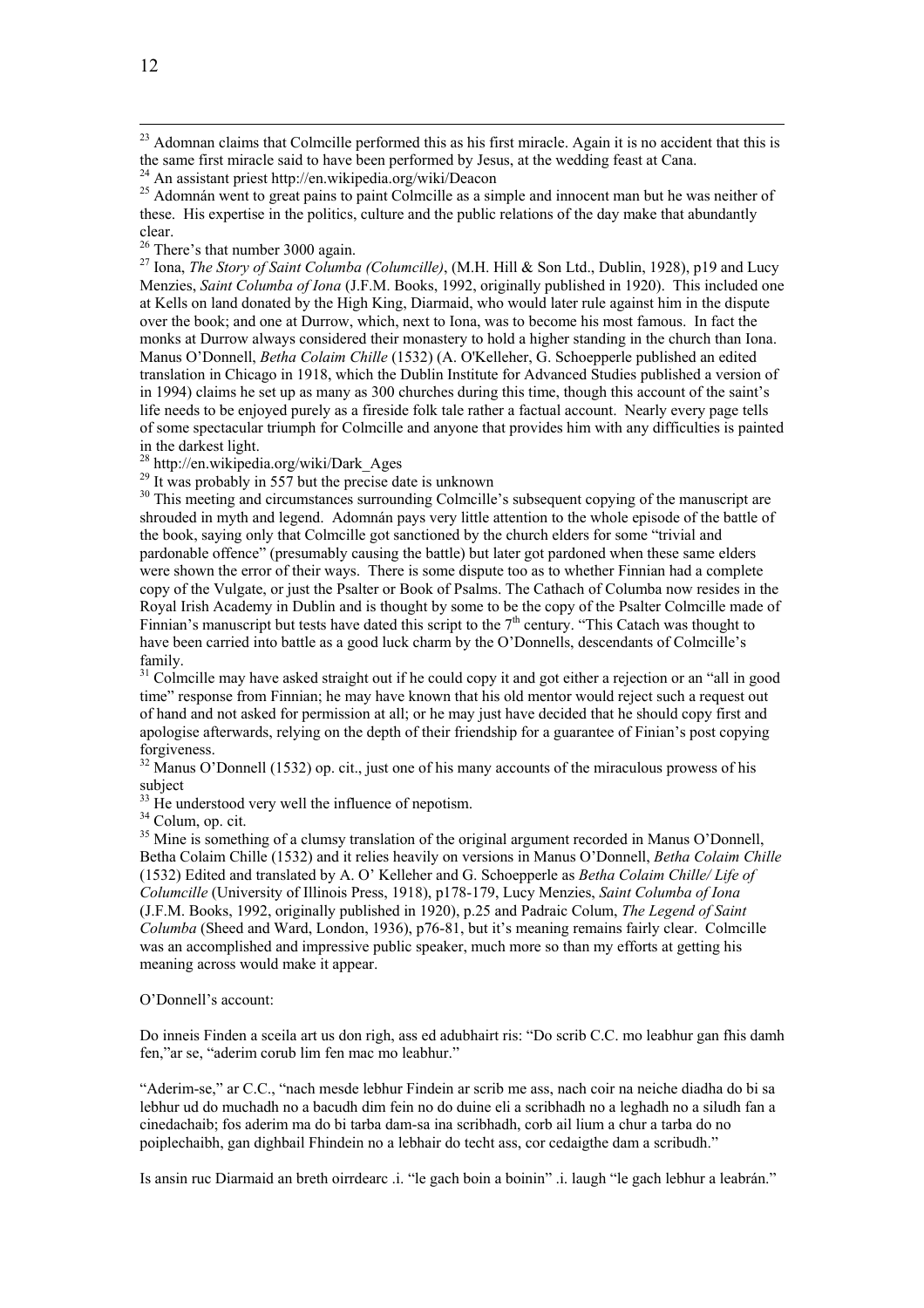A. O' Kelleher and G. Schoepperle translation:

Finnen first told the king his story and he said "Colmcille hath copied my book without my knowing," saith he "and I contend that the son of the book belongs to me."

"I contend," saith Colmcille, "that the book of Finnen is none the worse for my copying it, and it is not right that the divine words in that book should perish, or that I or any other should be hindered from writing them or reading them or spreading them among the tribes. And further I declare that it was right for me to copy it, seeing the was profit to me from doing in this wise, and seeing it was my desire to give the profit thereof to all peoples, with no harm therefore to Finnen or his book."

Then it was that Diarmaid gave the famous judgement: "To every cow her young cow, that is, her calf, and to every book its transcript. And therefore to Finnen belongeth the book thou hast written, O Colmcille.'

<sup>36</sup> A pagan druid and none too fond of Colmcille, though legend has it that the saint converted him to Christianity on the day MacDe died. Colum, op.cit., p31-35.

 $37$  Ibid.

 $\overline{a}$ 

 $38$  In a speech to the House on  $5<sup>th</sup>$  February 1841, Maculay said:

"The advantages arising from a system of copyright are obvious. It is desirable that we should have a supply of good books; we cannot have such a supply unless men of letters are liberally remunerated; and the least objectionable way of remunerating them is by means of copyright. You cannot depend for literary instruction and amusement on the leisure of men occupied in the pursuits of active life. Such men may occasionally produce compositions of great merit. But you must not look to such men for works which require deep meditation and long research. Works of that kind you can expect only from persons who make literature the business of their lives. Of these persons few will be found among the rich and the noble. The rich and the noble are not impelled to intellectual exertion by necessity. They may be impelled to intellectual exertion by the desire of distinguishing themselves, or by the desire of benefiting the community. But it is generally within these walls that they seek to signalise themselves and to serve their fellow-creatures. Both their ambition and their public spirit, in a country like this, naturally take a political turn. It is then on men whose profession is literature, and whose private means are not ample, that you must rely for a supply of valuable books. Such men must be remunerated for their literary labour. And there are only two ways in which they can be remunerated. One of those ways is patronage; the other is copyright.

[…]

I can conceive no system more fatal to the integrity and independence of literary men than one under which they should be taught to look for their daily bread to the favour of ministers and nobles. I can conceive no system more certain to turn those minds which are formed by nature to be the blessings and ornaments of our species into public scandals and pests.

We have, then, only one resource left. We must betake ourselves to copyright, be the inconveniences of copyright what they may. Those inconveniences, in truth, are neither few nor small. Copyright is monopoly, and produces all the effects which the general voice of mankind attributes to monopoly. My honourable and learned friend talks very contemptuously of those who are led away by the theory that monopoly makes things dear. That monopoly makes things dear is certainly a theory, as all the great truths which have been established by the experience of all ages and nations, and which are taken for granted in all reasonings, may be said to be theories. It is a theory in the same sense in which it is a theory that day and night follow each other, that lead is heavier than water, that bread nourishes, that arsenic poisons, that alcohol intoxicates. If, as my honourable and learned friend seems to think, the whole world is in the wrong on this point, if the real effect of monopoly is to make articles good and cheap, why does he stop short in his career of change? Why does he limit the operation of so salutary a principle to sixty years? Why does he consent to anything short of a perpetuity? He told us that in consenting to anything short of a perpetuity he was making a compromise between extreme right and expediency. But if his opinion about monopoly be correct, extreme right and expediency would coincide. Or rather, why should we not restore the monopoly of the East India trade to the East India Company? Why should we not revive all those old monopolies which, in Elizabeth's reign, galled our fathers so severely that, maddened by intolerable wrong, they opposed to their sovereign a resistance before which her haughty spirit quailed for the first and for the last time? Was it the cheapness and excellence of commodities that then so violently stirred the indignation of the English people?